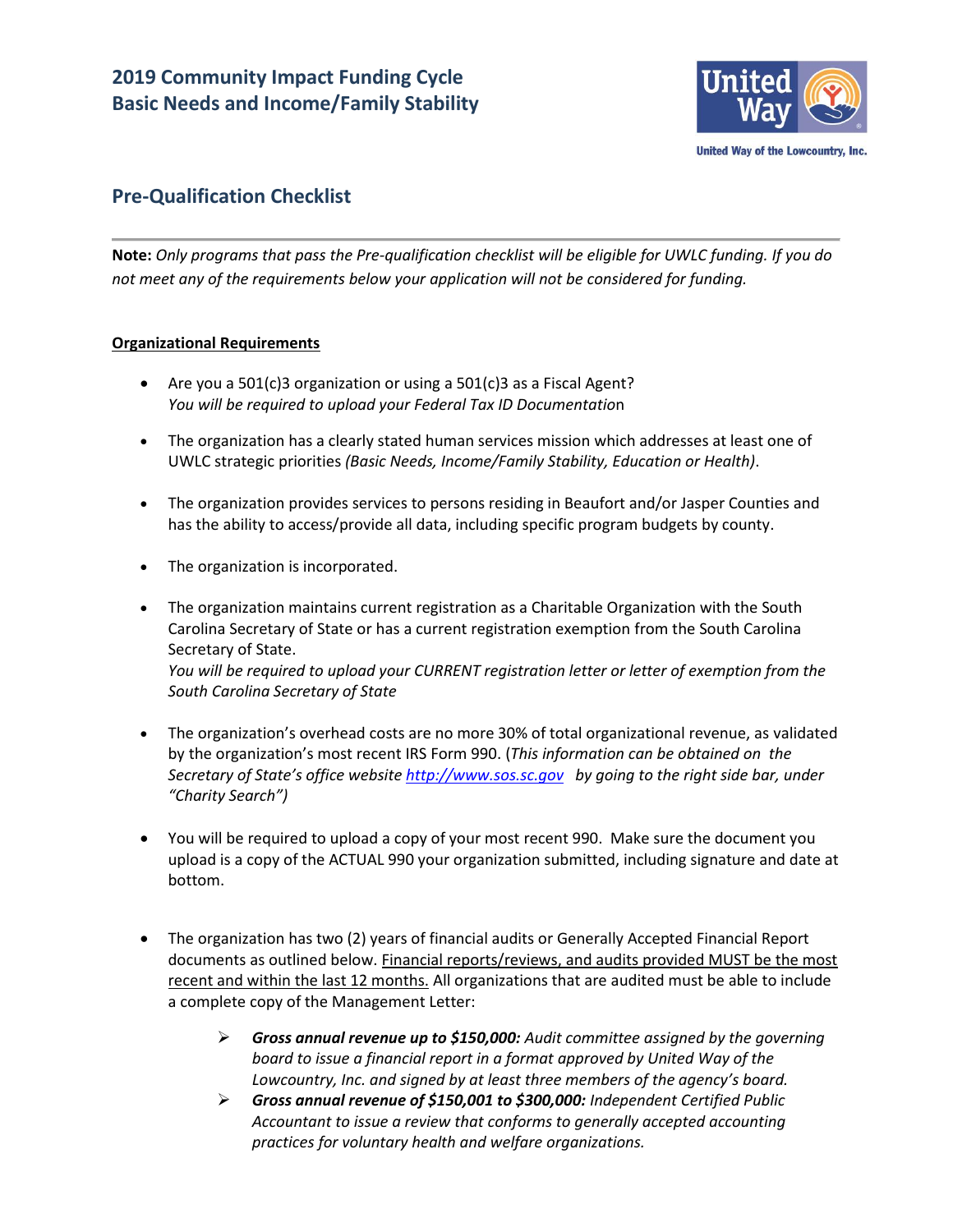- *Gross annual revenue of\$300,001 and above: Independent Certified Public Accountant to conduct an audit that conforms to generally accepted accounting practices for non-profit voluntary health and welfare organizations.*
- The organization has appropriate insurance coverage *(examples: property, general liability, professional liability, fidelity bond, directors' and officers' liability and vehicle)*. *You will be required to upload proof of insurance coverage*
- The organization's facilities meet minimum health, fire, and safety codes and present no architectural barriers to potential clients *(seek to comply with the Americans with Disabilities Act of 1990 (ADA), as amended)*.
- The organization has internet access, a working e-mail address, and at least the 2007 compatibility service pack for Microsoft Office documents. The organization also has to have the ability to convert documents to PDF format (Adobe)
- The organization is in compliance with the Uniting and Strengthening America by Providing Appropriate Tools Required to intercept and Obstruct Terrorism Act of 2001 (*USA PATRIOT Act*) and other counter terrorism laws. *A blank template of the Counterterrorism compliance form will be provided in the software for you to complete, sign and attach to the prequalification checklist.*
- The organization has written personnel policies approved by its governing body/board of directors and available to the entire staff.

## **Board of Directors Requirements**

- The organization MUST be governed by a local volunteer Board of Directors that exercises control over financial matters, personnel, and policy decisions of the organization.
- The organization's board oversees the fiscal affairs of the organization, including the development and adoption of an annual budget. The board also regularly monitors income and expenditures, and fully discloses all assets and liabilities.
- You will be required to upload a copy of the current Board list (*Must include name, phone number, address, e-mail address, AND their terms*)
- The organization's board maintains and adheres to the written bylaws. The bylaws are reviewed at a minimum every five years. *It will be required to upload a copy of your official By-laws, which are signed and dated. The uploaded copy should have the following information highlighted for easy review by panel members:*
	- *Last reviewed date (minimum 5 years)*
	- *Where it indicates terms for members*
	- *How many times the Board is required to meet (must meet at least four (4) times per year)*
	- *What constitutes a quorum required for vote*
- The organization's board is responsible for the employment and annual performance evaluation of the Executive Director or President/CEO.